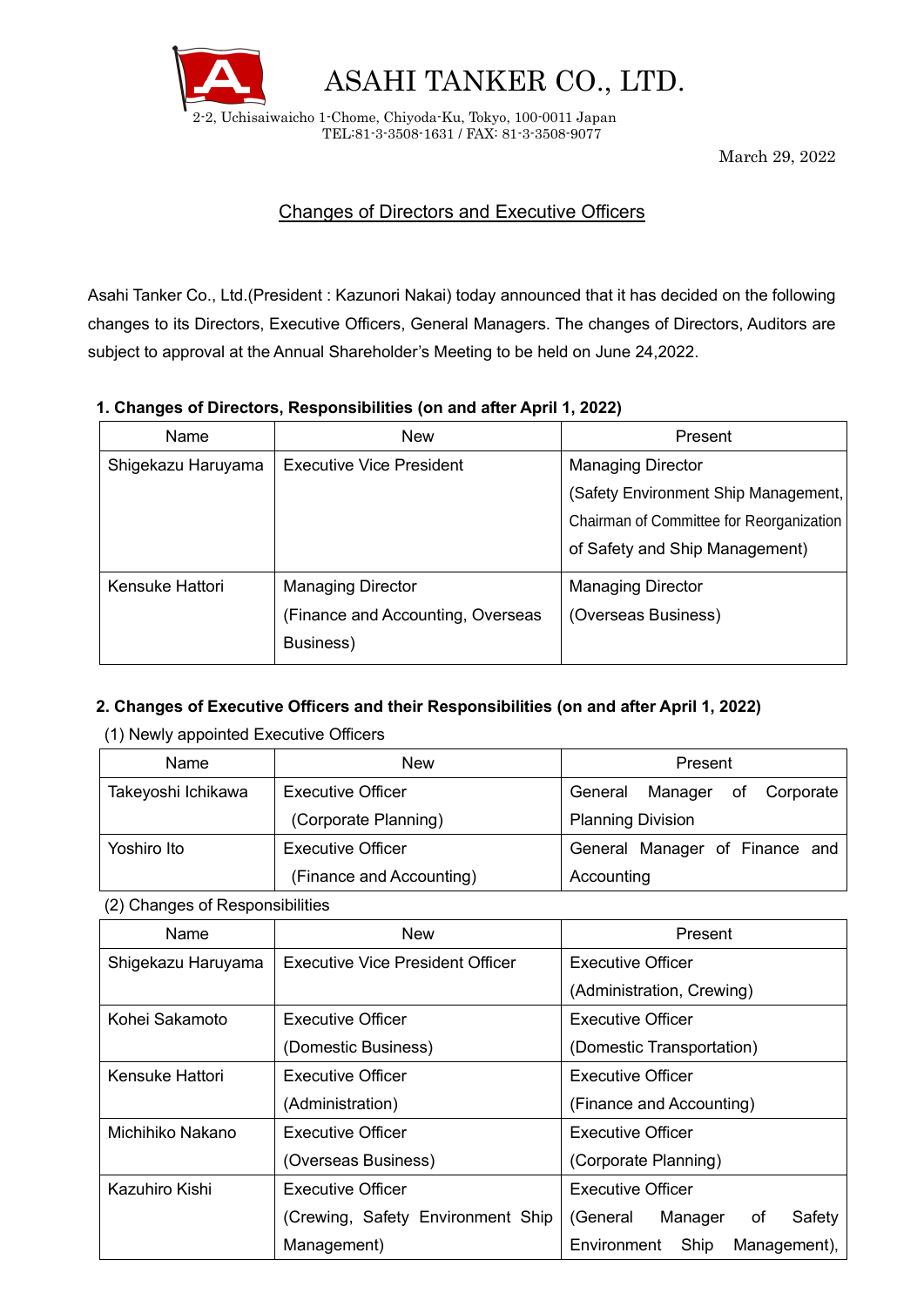| Member     | οf | Committee                         | for |
|------------|----|-----------------------------------|-----|
|            |    | Reorganization of Safety and Ship |     |
| Management |    |                                   |     |

#### (3) Retiring Executive Officer

| Name                   | <b>New</b>                        | Present                               |
|------------------------|-----------------------------------|---------------------------------------|
| <b>Shusuke Sakaide</b> | Advisor                           | <b>Senior Executive Officer</b>       |
|                        |                                   | (Overseas Business)                   |
| Hideki Maekawa         | Advisor                           | <b>Executive Officer</b>              |
|                        | (Chief Auditor)                   | (Chief Auditor)                       |
| Jun Izawa              | AKK MARINE SERVICE CO., LTD.      | <b>Executive Officer</b>              |
|                        | <b>Managing Executive Officer</b> | (In charge of the President's special |
|                        |                                   | assignments)                          |

# **3. Main personnel changes (on and after April 1, 2022)**

| <b>Name</b>     | <b>New</b>                         | Present                            |
|-----------------|------------------------------------|------------------------------------|
| Toru Nakagishi  | <b>General Manager of Domestic</b> | <b>General Manager of Domestic</b> |
|                 | <b>Business Division</b>           | <b>Operation Division</b>          |
| Yoshiki Shimizu | <b>General Manager of Crewing</b>  | Team Leader of Marine Safety Team  |
|                 | <b>Division</b>                    | and Safety Planning Team           |
| Manabu Shimojo  | General Manager of Safety          | Team Leader of Machinery Technical |
|                 | <b>Environment Ship Management</b> | Team                               |
|                 | <b>Division</b>                    |                                    |

## **4. Changes of Directors (as of June 24, 2022)**

## (1) Changes of Representative Directors

| Name               | New                                 | Present                             |
|--------------------|-------------------------------------|-------------------------------------|
| Kazunori Nakai     | Chairman of the Board               | <b>President and Representative</b> |
|                    |                                     | Director                            |
| Shigekazu Haruyama | <b>President and Representative</b> | Executive Vice President            |
|                    | Director                            |                                     |

(2)Newly appointed Director

| Name             | New                      | Present                  |
|------------------|--------------------------|--------------------------|
| Michihiko Nakano | <b>Managing Director</b> | <b>Executive Officer</b> |
|                  | (Corporate Planning)     | (Overseas Business)      |

(3) Newly appointed Auditors

| <b>Name</b>    | <b>New</b>                       | Present                                   |
|----------------|----------------------------------|-------------------------------------------|
| Hideki Maekawa | <b>Corporate Auditor</b>         | Advisor(Chief Auditor)                    |
| Tomoaki Ichida | <b>Outside Corporate Auditor</b> | Mitsui O.S.K. Lines, Ltd.                 |
|                |                                  | <b>Executive Officer</b>                  |
|                |                                  | <b>General Manager of Energy Business</b> |
|                |                                  | <b>Strategy Division</b>                  |